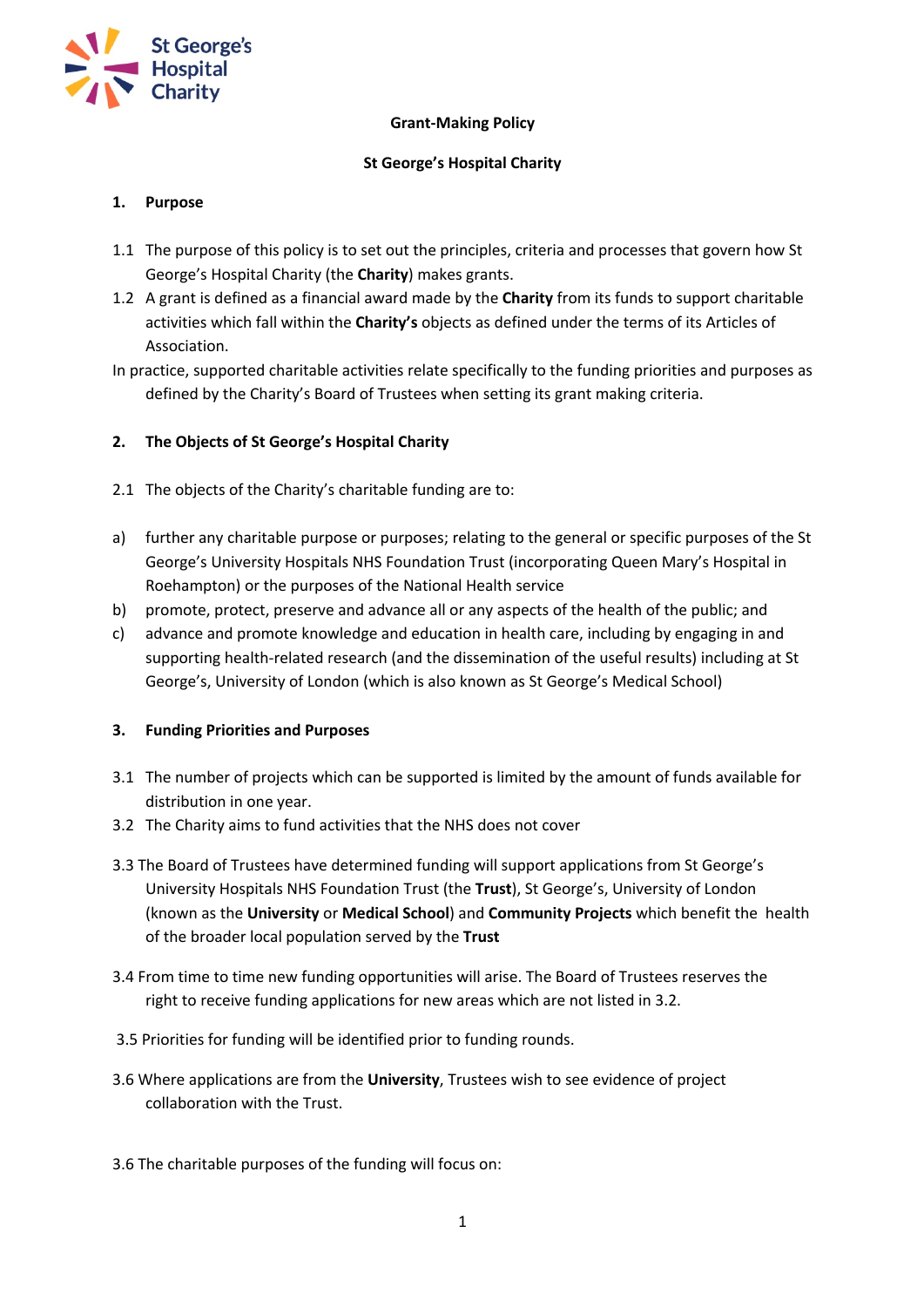

- a) Enabling the **Trust** to deliver outstanding patient care and experience
- b) Supporting the **Trust** and University to develop their collaborative research programme
- c) Accelerating the transformation and innovation of key **Trust** services or those in the community for the benefit of patients, staff and local communities

d) Cumulatively having a positive impact on patient diagnosis and treatment, and facilitating an increase in access and capacity for the services provided to NHS patients

e) Supporting Trust staff across a variety of measures including wellbeing and health

## 4. **Governance**

4.1 The Board of Trustees govern the charity's grant-making by setting the:

- **Grant-making principles** which ensure that decisions are ultimately made by the Charity's Board of Trustees
- **Grant-making criteria** which publicly state the activities the Board of Trustees wish to support in furtherance of its object's. The Board of Trustees reserve the right on occasion to approve grants which from time to time may be outside published criteria but nevertheless fall within charitable law and the **Charity**'s objects.
- **Grant-making processes** which explain how grant applications, grant assessments and grant decisions take place.

#### 5. **Grant-making principles**

Grant-making will be governed by the following principles:

- 5.1 The Board of Trustees has ultimate responsibility for all grant-making decisions in line with the Charity's charitable purposes and any restrictions agreed with donors and funding partners. However, the Board of Trustees may give certain decision-making responsibilities to its sub committees or staff within its framework of delegation.
- 5.2 Trustees have assigned the review of certain grant applications to the Charity's Grants Committee which either makes grant award recommendations to the Board of Trustees or approves directly, depending on the amount of the grant under consideration.
- 5.3 These recommendations by the Grants Committee though shall not include those grant applications for medical research which fall within the auspices for review by the **Charity's** Medical Advisory Group (MAG) which in turn make its own recommendations *directly* to the Board of Trustees.
- 5.4 From time to time when new circumstances arise the Board may agree on a case by case basis the establishment of special committees to deal with funding derived from large and specific research legacies, donations or restricted grants to the Charity
- 5.5 Trustees abide by Charity Commission guidance on public benefit and specifically that applying to NHS Charities.

## 6. **Grant-making criteria**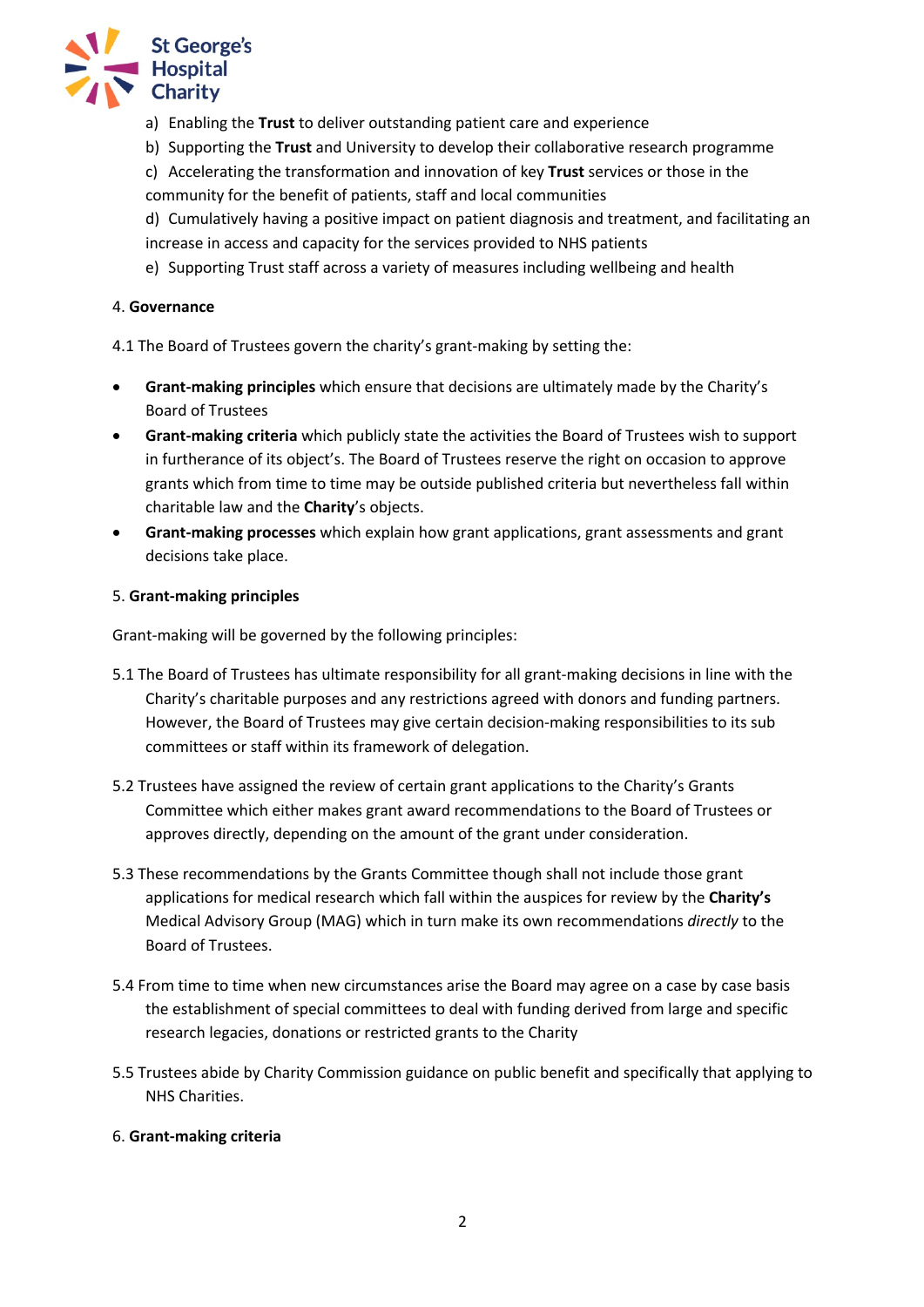

- 6.1 The aim of the grant-making criteria is to provide clear information from the Board of Trustees about eligibility and how to apply for a grant.
- 6.2 Staff who are employed by either St George's University Hospitals NHS Foundation Trust (the **Trust**) and/or St George's, University of London (known as the **University** or **Medical School**), with authority to accept a grant on behalf of either organisation, are eligible to apply. Coapplicants are welcome.
- 6.3 **Community Project** staff whose work benefits the health of the broader local population served by the Trust will also be eligible to apply according to application criteria published prior to funding rounds. The Charity will be open to considering funding of community projects which meet its objects both in conjunction with and independently of the Trust.
- 6.4 Trustees welcome joint collaboration bids by institutions it wishes to support.
- 6.5 The Charity's charitable funding falls into 5 key areas of activity:
- a) Capital Projects: Refurbishments, renovations, new builds, non-medical equipment
- b) Patient Welfare and Family Experience: entertainment, activities, environmental improvement and wellbeing (e.g. art), complementary alternative therapies, support groups and community projects
- c) Medical Equipment
- d) Staff Development and Welfare; e.g. professional development training and wellbeing programmes
- e) Medical Research
- 6.6 **University** applications can only be for a) medical research or b) medical equipment linked to the research as part of the research application or c) staff development in connection with research. **University** capital projects are excluded.
- 6.7 The **Charity** favours research projects which are in collaboration with the **Trust and promote its strategic objectives** over research projects which are purely by the **University**.
- 6. The **Charity** aims to support the **Trust** and the **University** declared strategies when considering grant applications.
- 6.9 The **Charity** receives its funding via a host of sources; funding is both restricted and unrestricted in nature. This funding is then managed in line with the terms under which it is given. The Charity consequently awards its funding according to the funds at its disposal. This may mean that the charity is able to make grants which fall outside of declared strategies but nevertheless delivers demonstrable positive impact which is equally valued.
- 6.10 The **Charity** welcomes opportunities to fund in partnership with other charitable organisations and will favour grant applications which clearly demonstrate the ability to leverage additional funding by being in a partnership.
- 6.11 **Trust** and **University** grant applicants must seek all relevant **Trust** and **University** approvals as applicable in the grant application before submission. Without these the **Charity** will not consider the funding request.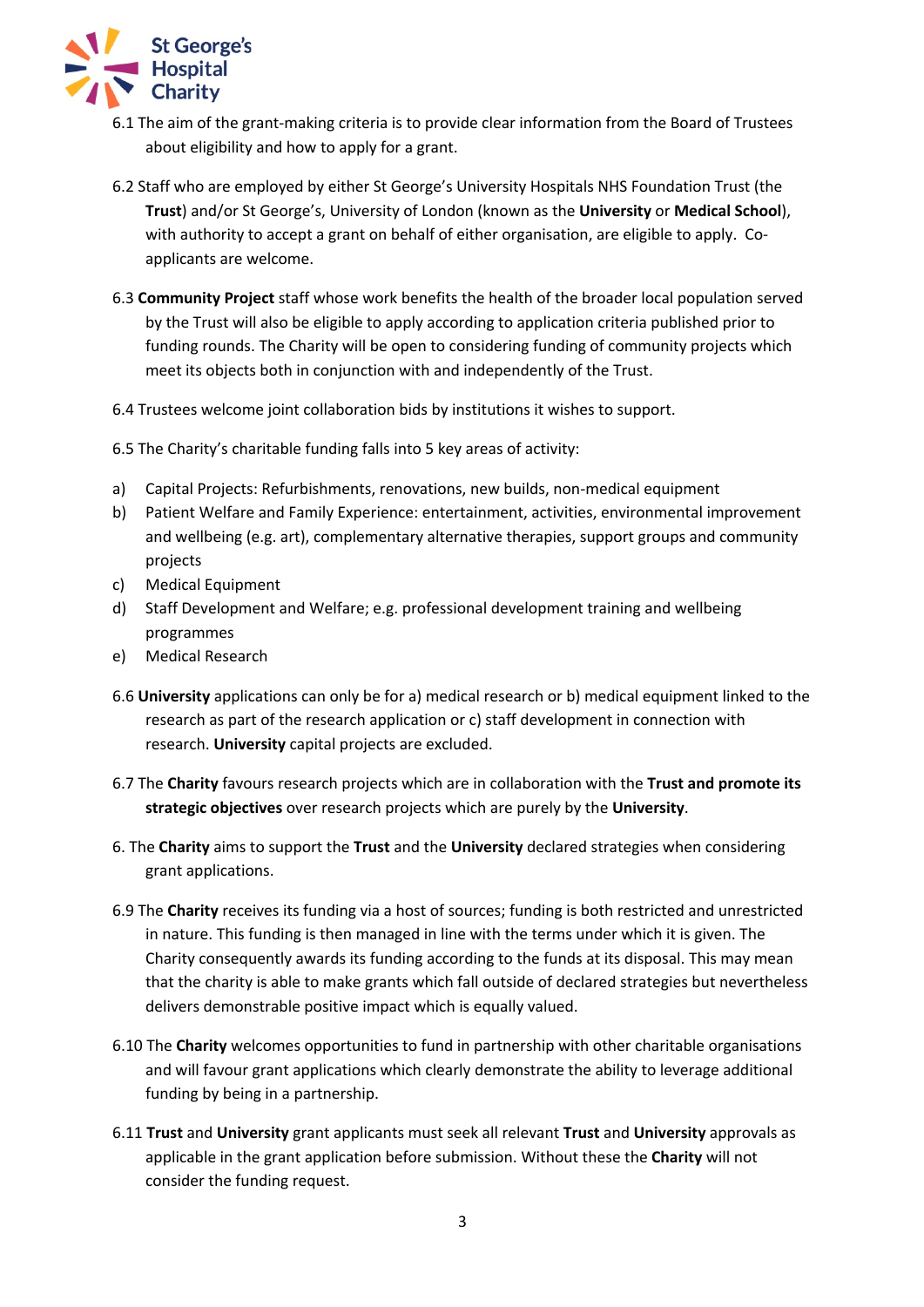

- 6.12 Community Project applicants will be asked to seek separate endorsement from within their own organisation.
- 6.13 The **Charity** will attach great importance when assessing applications on the applicant's ability to define and measure the impact it intends to achieve through **Charity** funding and this will be key in deciding if funding is granted.

# 7. **Grant making processes**

7.1 All grant applications go through a three stage process:

- **Application** all grant applications will be subject to initial assessment to ensure they meet basic criteria for funding.
- **Assessment**  staff determine whether the request should be shortlisted for support. Shortlisted applications will either be reviewed by the Grants Committee, the Board of Trustees or by a person/ committee who has delegated authority.
- **Decision** the Charity operates various approval systems which apply once a grant application is deemed worthy and where there is funding for it. Depending on the value and nature of the grant application, grants will be a) approved by Charity staff with authority to do so or b) will be reviewed by the Grants Committee which in turn will recommend to the Board of Trustees for approval unless it is within its power to approve.
- Applicants can apply at any time but the timing of the decision will depend on the amount requested and the source of the funding.
- 7.2 An annex is attached to this policy with step by step detail on how to apply for a grant.
- 7.3 The **Charity** will write to all applicants informing them of the outcome within two weeks of a decision.
- 7.4 The Charity has many demands on its funding. Even if a project meets the Charity's criteria, the Charity may not be able to approve a grant. In some cases, the Charity may decide to fundraise specifically for a project; the choice of project is often determined by whether it is deemed likely to meet the fundraising target.
- 7.5 The Board of Trustees will not be obliged to provide an explanation to an applicant as to why an application has been unsuccessful though the **Charity** generally aims to be transparent, informative and helpful where it can.

## 8. **Monitoring, Reporting, Complying and Publications**

8.1 Before a grant can be confirmed, conditions will be stipulated according to the nature of the grant; grant start and end dates, payment schedule, project milestones and reporting requirements on impact which outline clearly the expected benefits, how these will be measured and reported and project budget consolidation. These are contained in the Grant Terms and Conditions which are provided with the Grant Award Letter. Only once the intended grant recipient acting on behalf of an organisation has accepted these terms and conditions will the grant come into force.